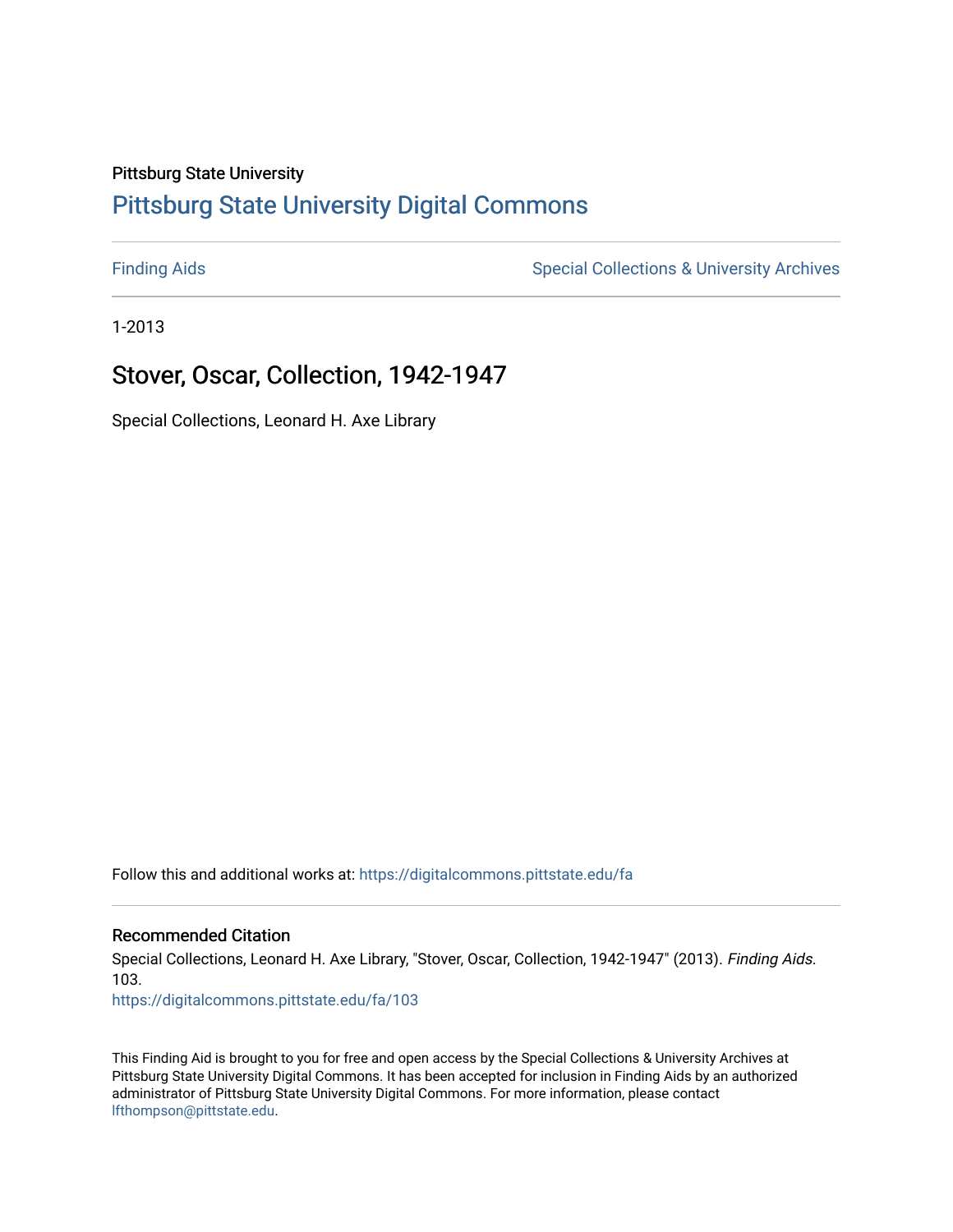# 85 Stover, Oscar (circa 1912-1988) 1942-1947 .4 linear feet

## **INTRODUCTION**

Charles Oscar Stover, best known as Oscar Stover, was the head of the instrumental music and director of the band for the Department of Music, Kansas State Teachers College, now known as Pittsburg State University, for two nonconsecutive years. The items in this collection were gathered during his tenure at KSTC. Included in this collection are correspondence, clippings, photographs, programs, and miscellaneous items.

### **DONOR INFORMATION**

Some of the items were donated by Catherine Stover, Oscar Stover's wife. Other materials have been gathered by the Special Collections staff through the years.

#### **BIOGRAPHICAL SKETCH**

Oscar Stover was born in Coffeyville, Kansas. He attended Coffeyville High School and Coffeyville Junior College, before earning a three-year teaching certificate at Kansas State Teachers College (KSTC). He earned his Bachelor of Science degree in Music and Master of Science degree in Education in 1940 and 1946, respectively.

In 1942 he became the instructor of instrumental music and director the band at KSTC. He started the Modern Quintet in the spring of 1946 and they gave a total of 36 performances in three months. He was head of the Pittsburg Municipal Band in the summer of 1947. In August 1947, he accepted a position of head of the Music Department for the Coffeyville Public Schools and remained in that position for several years. From 1953 to 1960 he was the Assistant Director of Bands at Michigan State. He then went on to the position of director of the Music Department at Northwestern Oklahoma State for 16 years.

He was drafted into the armed services in 1943, to serve in the European theater of operations, and returned to KSTC in January of 1946. Stover was band-master of the 13<sup>th</sup> Airborne Division Band by the time he was discharged and he conducted one of two bands at the grand review to celebrate the end of World War II in New York City on Armistice Day (November 11).

He was a member of the National Education Association, Kansas State Teachers Association, Music Educators National conference and the Kansas Music Educators Association.

#### **SCOPE AND CONTENT NOTE**

The Oscar Stover Collection consists of two scrapbooks, presumably made by Stover. Concert Programs, newspapers clippings, photographs, and judges notes are also present in the collection. Each series is arranged chronologically.

#### FOLDER LIST

### **Biographical Series**

f. 1 Clipping (Undated)